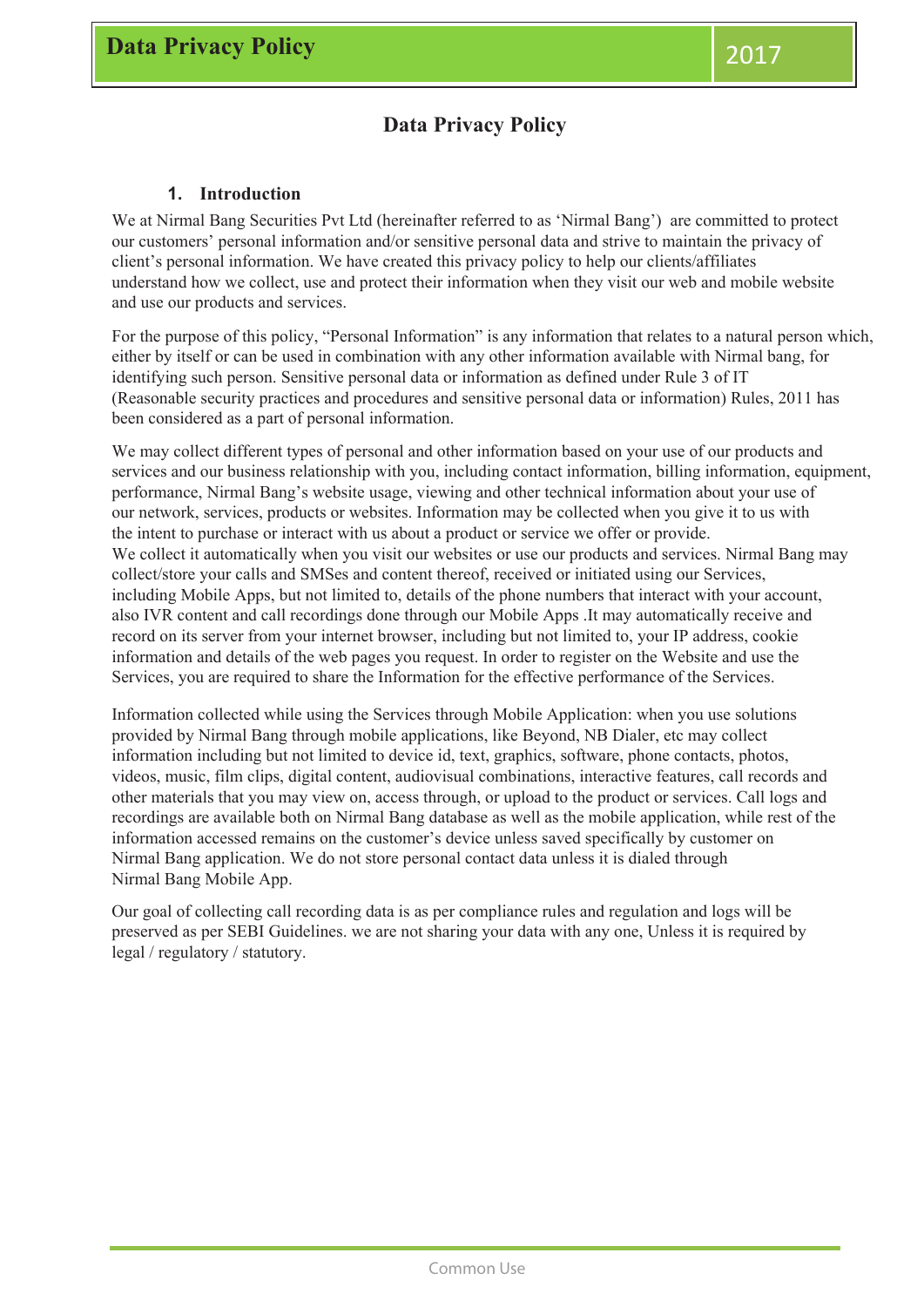# **Data Privacy Policy**

### **2. What We Collect**

We may collect the following information.

Nirmal Bang may collect and store personal information relating to your identity that is provided to us, such as on Websites, applications, know your client forms. These include:

- $\checkmark$  Your name, job title, date of birth
- $\checkmark$  Your father name, spouse name their date of birth
- $\checkmark$  Postal and correspondence address including email address
- $\checkmark$  Identity and address proof
- $\checkmark$  Telephone numbers, Mobile numbers
- $\checkmark$  Educational qualifications
- $\checkmark$  Depository details

Nirmalbang may collect following sensitive/confidential information.

- Bank account details
- Financial details
- $\checkmark$  Portfolio details
- $\checkmark$  Transaction details
- System IP address
- Annual income / net worth

We may further collect information like usage of our services which includes our application, browsing of our website history.

### **3. Why we require this information and what we do with the information collected**

We require this information to understand your needs and provide you with a better service, and in particular for the following reasons.

- $\checkmark$  We may use your personal information to improve our service towards you and to keep you updated about our new product or information that may be of interest to you.
- To verify your identity and processing of your applications/forms/agreements.
- $\checkmark$  We may periodically send promotional emails about new products, special offers or other information which we think you may find interesting using the email address which you have provided.
- $\checkmark$  From time to time, we may also use your information to contact you for market research purposes.
- $\checkmark$  Legal and regulatory requirements

### **4. Cookies**

Nirmalbang may set and access Cookies on your computer